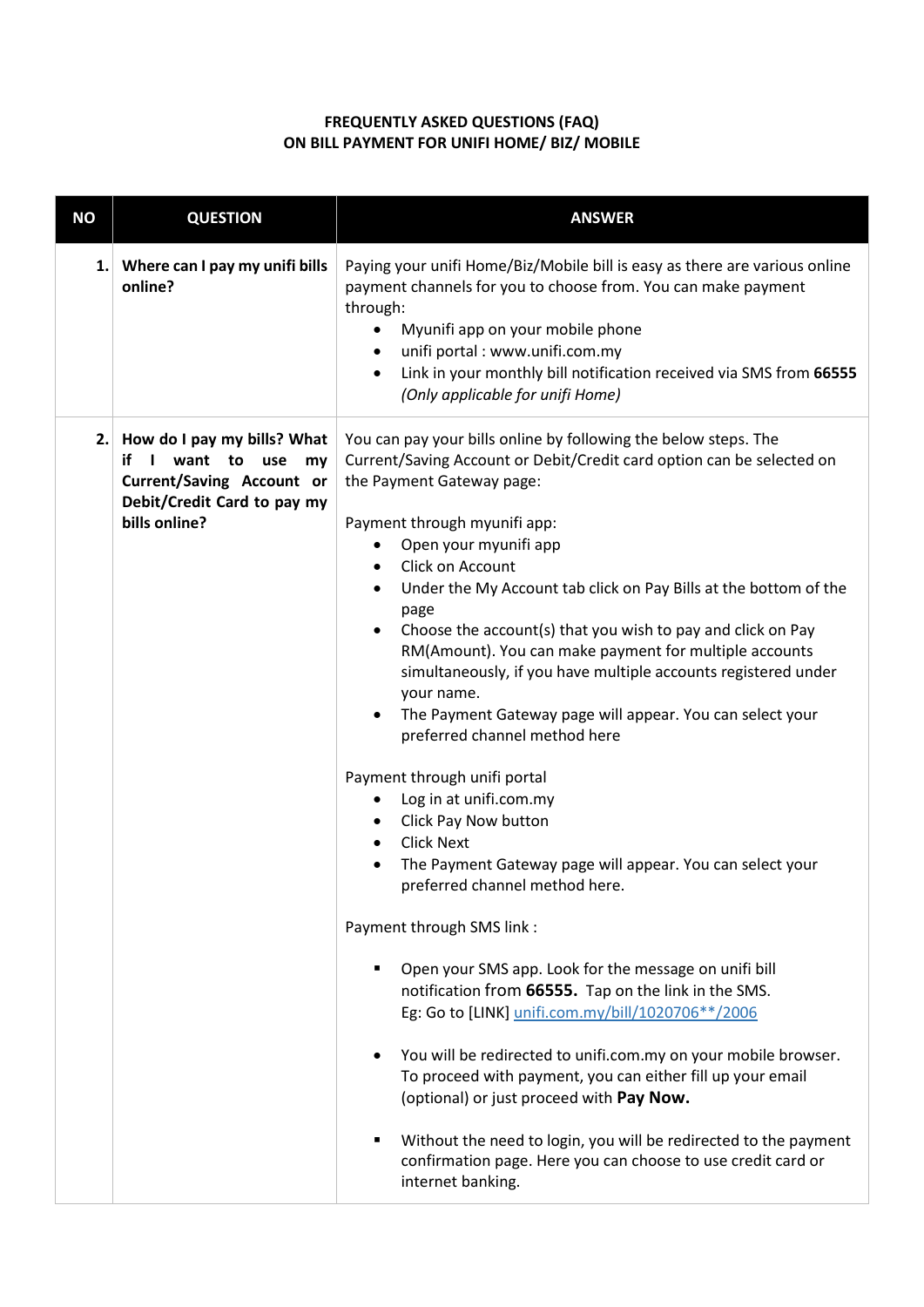| <b>NO</b> | <b>QUESTION</b>                                                                               |                                                                                                                                                                                                                                                                                                                                                                                                                                                                                                                                                                                                                                                                                                                                                                                                                                                              | <b>ANSWER</b>                                                                                                                      |  |
|-----------|-----------------------------------------------------------------------------------------------|--------------------------------------------------------------------------------------------------------------------------------------------------------------------------------------------------------------------------------------------------------------------------------------------------------------------------------------------------------------------------------------------------------------------------------------------------------------------------------------------------------------------------------------------------------------------------------------------------------------------------------------------------------------------------------------------------------------------------------------------------------------------------------------------------------------------------------------------------------------|------------------------------------------------------------------------------------------------------------------------------------|--|
|           |                                                                                               | u,                                                                                                                                                                                                                                                                                                                                                                                                                                                                                                                                                                                                                                                                                                                                                                                                                                                           | For internet banking, you can choose any bank that you prefer,<br>and it will direct you to the login page of your preferred bank. |  |
| 3.        | make a payment<br>Can I<br>through JomPAY via internet<br>banking?                            | Yes, you can. You will need the below information to make a payment via<br>JomPAY.<br>Account Number (refer to unifi account number)<br>$\bullet$<br>Biller Code: 8888 (for unifi Home, unifi Biz and unifi Mobile with<br>$\bullet$<br>new 10-digit account number)<br>Biller Code: 2345 (Streamyx and Fixed line (telephony)<br>$\bullet$<br>Visit www.jompay.com.my                                                                                                                                                                                                                                                                                                                                                                                                                                                                                       |                                                                                                                                    |  |
| 4.        | I am interested to sign up for<br>Autopay. Where can I sign<br>up?                            | You can sign up for Autopay through any of the following channels:<br>myunifi app via mobile<br>$\bullet$<br>unifi portal: www.unifi.com.my<br>$\bullet$<br>TM 100 Call Centre (only applicable for unifi Home/ Biz)<br>TM 100 Call Centre outgoing number : 03-21063000                                                                                                                                                                                                                                                                                                                                                                                                                                                                                                                                                                                     |                                                                                                                                    |  |
| 5.        | What<br>the<br>are<br>payment<br>methods that will be used for<br>Autopay?                    | For unifi Home/Biz Autopay payments should be from your Debit or<br>Credit Card (Visa and MasterCard with locally issued bank).<br>For unifi unifi Mobile: We're sorry that the below features for Autopay are<br>not available until further notice:<br>1. New Autopay sign up<br>2. Modification of card number for existing Autopay subscription<br>Termination of Autopay*<br>3.<br>*If you wish to cancel the deduction from your debit/credit card,<br>kindly make bill payment for unifi Mobile on the day you receive<br>the bill to avoid bank deduction from your card account. If you<br>have requested for termination of the card from the bank, there<br>will be no deduction from the said account due to card<br>terminated.<br>You can request for Autopay termination in myunifi app or unifi portal<br>once the option is available soon. |                                                                                                                                    |  |
| 6.        | Can I use E-Wallet to pay for<br>the bills? What are the E-<br><b>Wallets that available?</b> | Yes, you can pay your bills via E-Wallet with a minimum of RM10 per<br>transaction.<br>Below is the list of E-Wallets that you can choose from:                                                                                                                                                                                                                                                                                                                                                                                                                                                                                                                                                                                                                                                                                                              |                                                                                                                                    |  |
|           |                                                                                               | E-Wallet                                                                                                                                                                                                                                                                                                                                                                                                                                                                                                                                                                                                                                                                                                                                                                                                                                                     | Link                                                                                                                               |  |
|           |                                                                                               | Boost App                                                                                                                                                                                                                                                                                                                                                                                                                                                                                                                                                                                                                                                                                                                                                                                                                                                    | eWallet credit                                                                                                                     |  |
|           |                                                                                               |                                                                                                                                                                                                                                                                                                                                                                                                                                                                                                                                                                                                                                                                                                                                                                                                                                                              | www.myboost.com.my                                                                                                                 |  |
|           |                                                                                               |                                                                                                                                                                                                                                                                                                                                                                                                                                                                                                                                                                                                                                                                                                                                                                                                                                                              |                                                                                                                                    |  |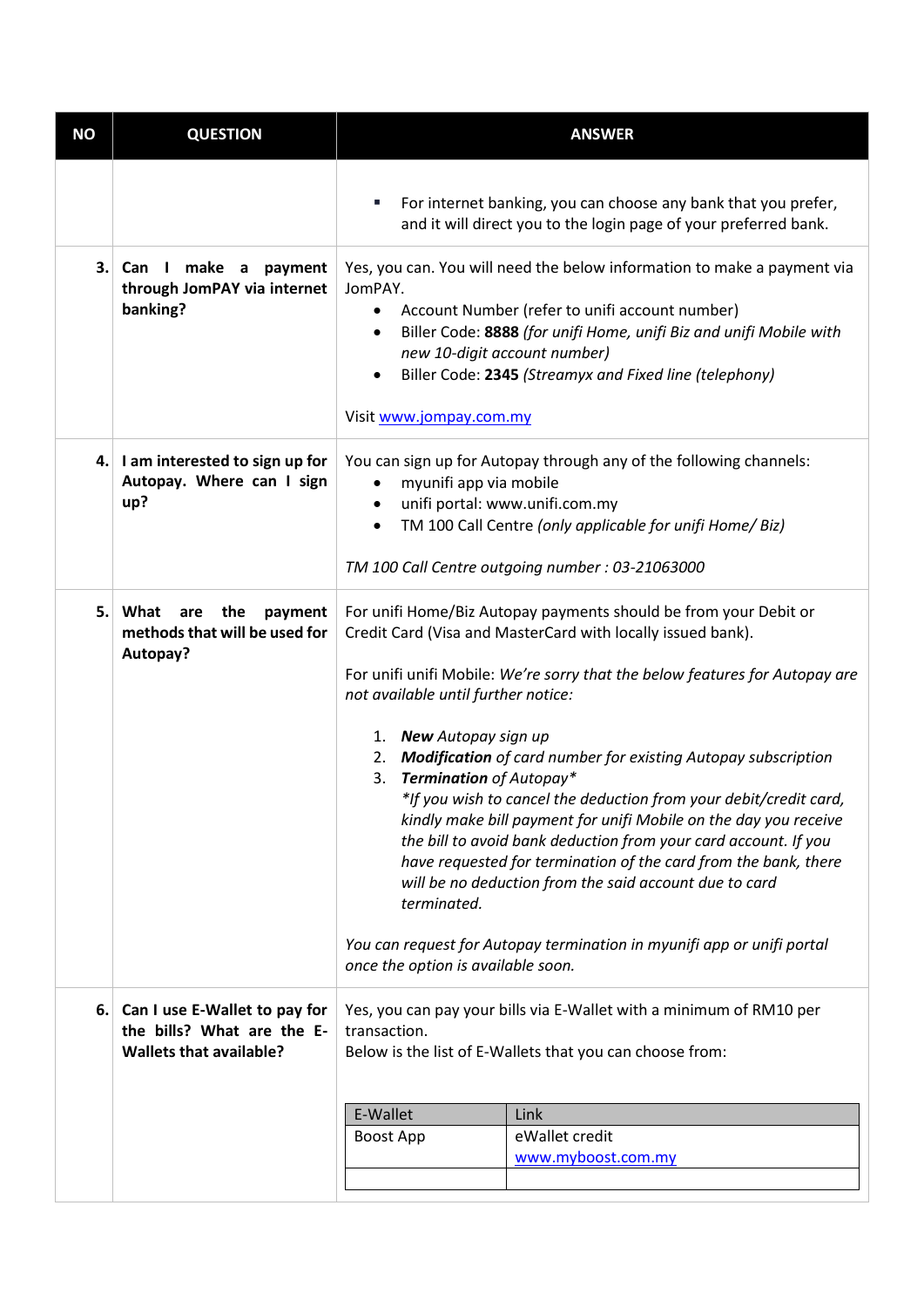| <b>NO</b> | <b>QUESTION</b>                                                                                                                                                                            | <b>ANSWER</b>                        |                                                                                             |
|-----------|--------------------------------------------------------------------------------------------------------------------------------------------------------------------------------------------|--------------------------------------|---------------------------------------------------------------------------------------------|
|           |                                                                                                                                                                                            | Touch 'n Go App                      | eWallet credit<br>www.tngdigital.com.my/<br>eWallet credit                                  |
|           |                                                                                                                                                                                            | Shopee<br><b>BigPay</b>              | https://shopee.com.my<br>eWallet credit                                                     |
|           |                                                                                                                                                                                            | Lazada                               | https://www.bigpayme.com/<br>eWallet credit                                                 |
| 7.        | I prefer to pay my bills over<br>You can pay your bills over the counter as you prefer.<br>List of available counters is as below:<br>the counter. May I know<br>where and how do I pay my |                                      | https://www.lazada.com.my/                                                                  |
|           | bills?                                                                                                                                                                                     | Counter                              | <b>Payment Method</b>                                                                       |
|           |                                                                                                                                                                                            | <b>TM Authorized Dealer</b><br>(TAD) | Cash, Debit/Credit Card or Cheque<br>https://unifi.com.my/support/tmpoint                   |
|           |                                                                                                                                                                                            | POS Malaysia                         | Cash<br>https://www.pos.com.my/pos-outlet-finder/                                           |
|           |                                                                                                                                                                                            | Ejen Bank Berdaftar<br>BSN (EBB)     | Cash<br>https://www.bsn.com.my/page/locate-us                                               |
|           |                                                                                                                                                                                            | Epay                                 | Cash (View location)                                                                        |
|           |                                                                                                                                                                                            | ONEPAY (M1)                          | Cash (View location)                                                                        |
|           |                                                                                                                                                                                            | 7-Eleven                             | Cash<br>Any 7-Eleven outlet nationwide (View<br>location)                                   |
|           |                                                                                                                                                                                            |                                      | Soft or hard copy bill must be presented during<br>payment.                                 |
|           |                                                                                                                                                                                            | 99 Speedmart                         | Cash<br>http://www.99speedmart.com.my/Store                                                 |
|           |                                                                                                                                                                                            | <b>KK Mart</b>                       | Cash - KK Mart Kuala Lumpur<br>(https://kkgroup.my/kk-super-mart-kuala-<br>lumpur-location) |